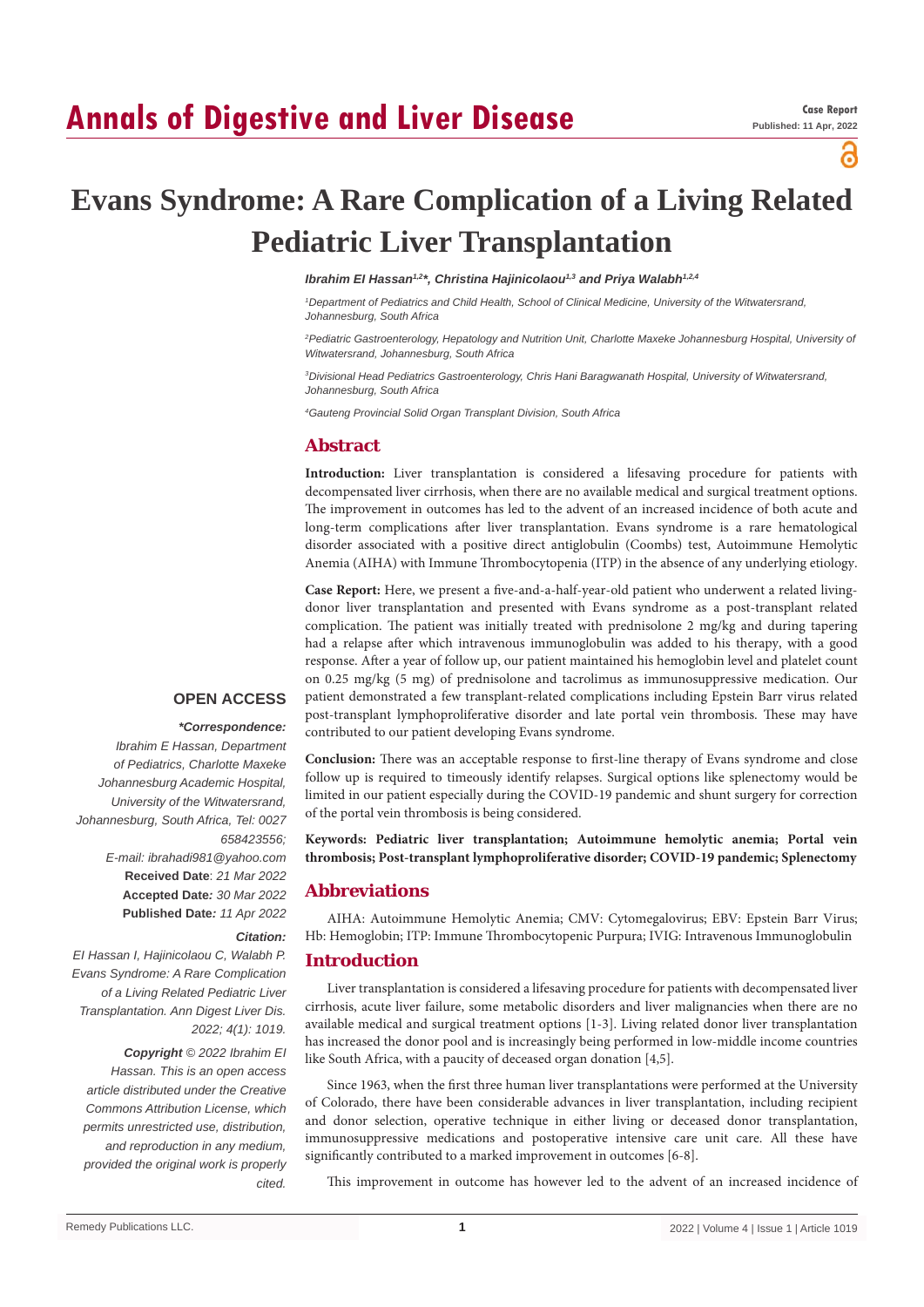both acute and long-term complications after liver transplantation. Here, we present a patient who underwent a related living-donor liver transplantation and presented with Evans syndrome as a posttransplant complication.

Evans syndrome is a rare hematological disorder associated with a positive direct antiglobulin (Coombs) test, Autoimmune Hemolytic Anemia (AIHA) with Immune Thrombocytopenia (ITP) in the absence of any underline etiology [9-11]. It can run a chronic course in transplant recipients with frequent episodes of exacerbation and remission [12-14]. The patient's family provided written informed consent before the start of the study, which was approved by the Ethics Committee of University of the Witwatersrand.

#### **Case Presentation**

The patient is a 5½-year-old boy with weight and height between 0 and -1 Z score for his age. He had a living related ABO compatible liver transplant at sixteen months of age for his primary disease, biliary atresia. The procedure was complicated by recurrent infections and hypoxic cardiac arrest leading to microcephaly and mild developmental delay. His post-transplant course was complicated by a prolonged intensive care unit admission for sepsis and a tracheostomy was inserted for prolonged mechanical ventilation which was decannulated two years post insertion.

His immunosuppressive medication comprised of intraoperative induction with methylprednisolone and then tapered prednisolone over three months with twice daily tacrolimus as maintenance therapy to prevent rejection. The patient also developed an Epstein Barr Virus (EBV) driven Post-transplant Lymphoproliferative Disorder (PTLD) sixteen months after transplantation which was confirmed on histology of the tonsillar tissue as polymorphic non-destructive type and was managed with reduction of immunosuppression where tacrolimus was stopped for a year and restarted at low dose (levels 1-2) thereafter, when his enzymes started increasing.

Three years post liver transplantation; our patient started to have



**Figure 1:** Peripheral blood smear at time of diagnosis of Evans syndrome in our patient.

Peripheral blood smear showing nucleated red blood cells (long thick arrow), occasional teardrop cells (short thick arrow), and red cell fragments (long thin arrow and occasional giant platelets (short thin arrow).



**Figure 2:** Bone marrow biopsy showing a hypercellular bone marrow with well represented tri-linear hemopoiesis.

increased splenomegaly and was subsequently diagnosed with portal hypertension secondary to portal vein thrombosis based on Doppler abdominal ultrasound and contrast Computerized Tomography (CT) scan of the abdomen. This led to hypersplenism and esophageal varices (not actively bleeding) which required frequent packed red blood cell transfusion and the commencement of propranolol as prophylactic management of esophageal varices.

Three and half year's post liver transplantation, the patient presented with fatigability and pallor with yellow discoloration of sclera. On examination he was jaundiced with severe pallor and ecchymosis over his lower limbs with moderate splenomegaly. His medication comprised of tacrolimus 0.5 mg twice daily and propranolol. Blood workup showed severe anemia with a hemoglobin count of 5.4 g/dl, platelet count of  $7 \times 10^9$ /L, high reticulocyte count of 24% and normal white cell count of 5.6 cells/L with an unconjugated hyperbilirubinemia and other biomarkers supporting hemolysis (low haptoglobin, raised lactate dehydrogenase) (Table 1). Further investigations for hemolysis revealed a positive direct Coombs test for IgG, a peripheral blood smear showing nucleated red blood cells, occasional teardrop cells, red cell fragments and occasional giant platelets (Figure 1). Bone marrow biopsy showed a hypercellular bone marrow with well represented tri-linear hemopoiesis (Figure 2).

The patient subsequently received a transfusion of leucodepleted packed cells of 15 ml/kg and a single donor mega unit of platelets. His Hemoglobin (Hb) level and platelet count improved to 9.5 g/dl and 31 × 109 /L respectively. Cytomegalovirus (CMV) viral loads, Parvovirus PCR were negative and EBV viral load was 14,500 copies/ml (Table 1). He was diagnosed as having a Coombs positive Autoimmune Hemolytic Anemia (AIHA) with Immune Thrombocytopenic Purpura (ITP) consistent with Evans syndrome. After 48 h the patient's hemoglobin and platelet started to drop again to 6.3 g/dl  $9 \times 10^9$ /L, necessitating another transfusion of leucodepleted packed red blood cells and a mega unit single donor platelet transfusion. The patient was subsequently started on prednisolone 2 mg/kg and maintained his Hemoglobin (Hb) and platelet count. He was then discharged with weekly follow-up and tapering of the prednisolone according to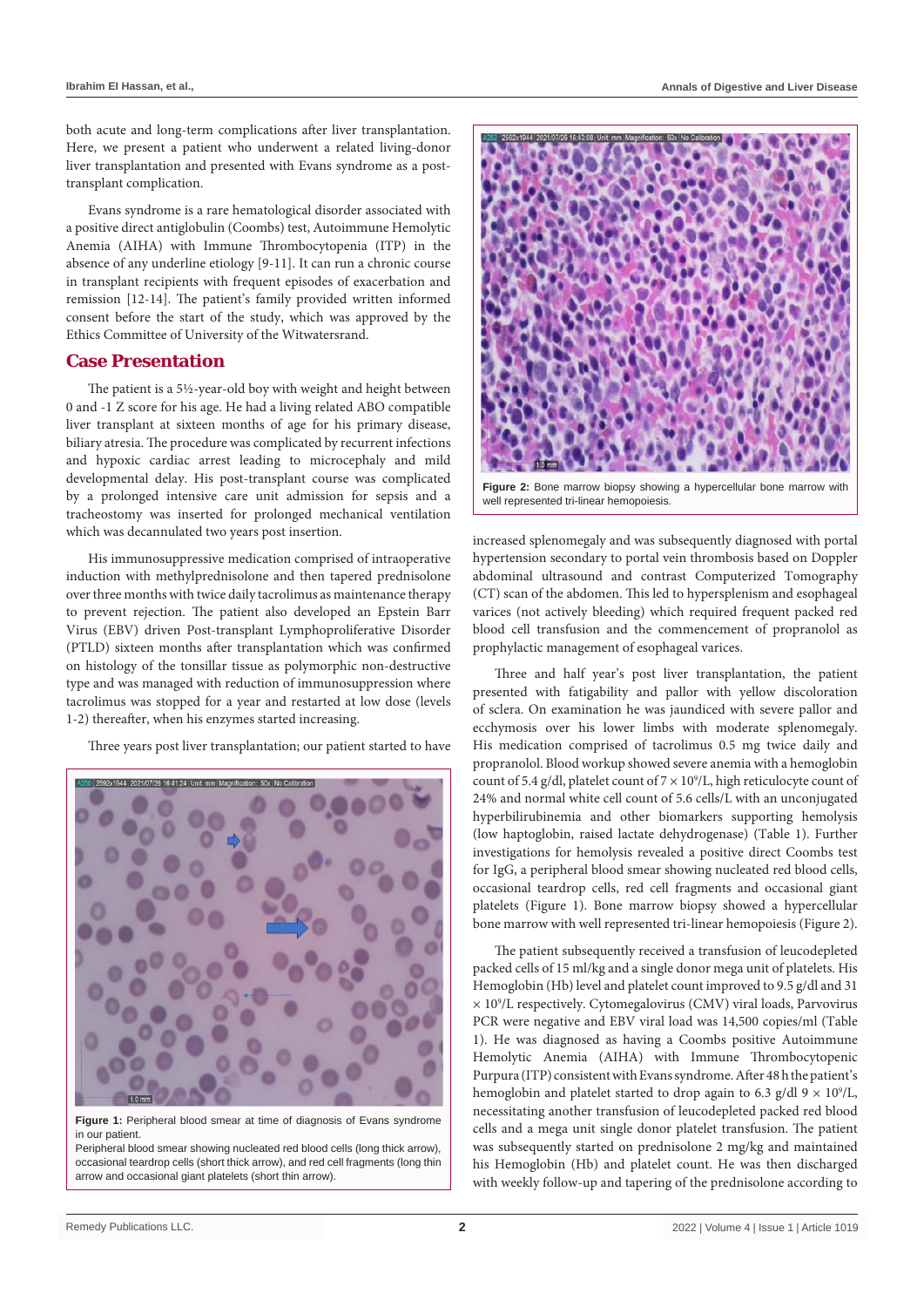Table 1: Blood count, liver functions and EBV and CMV viral load during the course of diagnosis and treatment of Evans syndrome.

|                                          | 4 weeks before<br>presentation | At<br>presentation | 24 hours post<br>presentation | 48 hours post<br>presentation | 6 weeks post<br>presentation | 1 year post<br>presentation |
|------------------------------------------|--------------------------------|--------------------|-------------------------------|-------------------------------|------------------------------|-----------------------------|
| Tacrolimus level ug/l                    | 3.3                            | 3.7                |                               |                               | 4                            | 1.2                         |
| CMV IU/ml                                | <b>LTD</b>                     |                    |                               |                               | <b>LTD</b>                   |                             |
| EBV IU/ml                                | 14500                          |                    |                               |                               | 8406                         |                             |
| Hb g/dl                                  | 9                              | $5.4*$             | 9.5                           | 6.3#                          | $4.7*$ ##                    | 14.2                        |
| WBCs $\times$ 10 <sup>9</sup> /l         | 1.81                           | 5.2                | 2.4                           | 2.34                          | 6.7                          | 4.1                         |
| Neutrophil Count x<br>10 <sup>9</sup> /I |                                | 1.97               | 2.03                          | 1.59                          | 3.09                         | 3.04                        |
| PLT count $\times$ 10 <sup>9</sup> /     | 47                             | $7^*$              | 31                            | 24                            | $4*$                         | 114                         |
| Retics %                                 |                                | 24                 | 16                            |                               | 16                           |                             |
| TB umol/l                                | 46                             | 130                |                               |                               | 128                          | 11                          |
| DB umol/l                                | 10                             | 12                 |                               |                               | 21                           | 3                           |

\*Patient received PRBC and PLT transfusion; #patient started on Prednisolone; ##patient started on IVIG

**Abbreviations:** TB: Total Bilirubin; DB: Direct Bilirubin; CMV: Cytomegalovirus; EBV: Epstein Barr Virus; Hb: Hemoglobin; PLT: Platelet; Retics: Reticulocytes; WBC: White Blood Cell; IVIG: Intravenous Immunoglobulin

his blood results over 6 weeks until he reached a maintenance dose of 0.5 mg/kg. At this point, he became symptomatic once again with unconjugated jaundice, anemia and thrombocytopenia with normal liver enzymes. With a Hb level of 4.7 g/dl and platelet count of 4  $\times$ 109 /L he required repeated transfusion of both packed cells and platelets requiring an increased dose of prednisolone once again to 2 mg/kg. When this failed to control the autoimmune process, he was started on 1 g/kg Intravenous Immunoglobulin (IVIG) over 2 days, and scheduled for a splenectomy in the future. Our patient showed a good response to Intravenous Immunoglobulin (IVIG) resulting in normalized Hb level and platelet counts with no further hemolysis being observed.

After a year of follow up, our patient maintained his hemoglobin level and platelet count on 0.5 mg/kg prednisolone and tacrolimus as immunosuppressive medication. Splenectomy was deferred as a result of the COVID-19 pandemic and the patient being stable on first line therapy with minimal adverse effects.

# **Discussion**

Hematological complications post liver transplantation has a wide range of different causes and are relatively common. These include anemia, neutropenia and thrombocytopenia or even pancytopenia which are usually secondary to immunosuppressive and/or antiviral medications used during transplantation [15,16]. In our patient, the combination of a positive direct antiglobulin test Autoimmune Hemolytic Anemia (AIHA) with Immune Thrombocytopenia (ITP) in the absence of other underlying etiology, as evidenced by a normal bone marrow biopsy, confirms the diagnosis of Evans Syndrome [10,17]. To the best of our knowledge this is the first reported pediatric case of Evans syndrome post living-donor liver transplantation in South Africa.

The etiology of Evans syndrome is not typically understood and largely unknown but in post liver transplant patients, viral infections like CMV and EBV as well as the role of immunosuppressive drugs or development of autoantibodies secondary to frequent blood transfusions should be considered [12,13,15,18-20]. Our patient demonstrated multiple complications of pediatric liver transplantation, all which may be contributory factors to the development of Evans syndrome. Early PTLD which was managed with reducing immunosuppression at the time resulted in sustained increased EBV viral load levels. Late portal vein thrombosis,

which although rare, in our patient was associated with significant hypersplenism resulting in repeated transfusions of both packed blood cells and platelets ultimately contributing to Evans syndrome [21]. Neutropenia was also found in our patient and is associated with 20% of patients with Evans syndrome [10,22,23].

There are limited clinical trials comparing different treatment modalities for Evans syndrome. Most treatment options are extrapolated from those of AIHA and ITP and as Evans syndrome showed period of exacerbations and then relapse, the effect of treatment varies even within the same individual [9,10,24].

There are different stages of treatment. Corticosteroids and IVIG are the first line therapy for Evans syndrome. This is followed by immunosuppressive medication changes to Mechanistic Target of Rapamycin (MTOR) inhibitors, cyclosporine or rituximab as second line therapy if first line therapy failed [9-11]. Splenectomy is usually considered if medical therapy fails, but is not considered a definitive treatment as sustained steroid free remission cannot be guaranteed [10,12,14,22]. In children less than 6 years of age it is not considered an option as the infection risk is greater. The availability of a larger variety of medical therapy from rituximab to bortezomib in recent years in addition to the increased relapse rate post splenectomy has made bortezomib a third line therapy [19]. In the case of our patient, splenectomy although considered, would not be the preferred therapy as this would decrease our surgical shunt options for the management of his portal vein thrombosis.

Evans syndrome is a rare hematological complication following solid organ transplantation. On review of the literature, we found four pediatric cases of Evans syndrome after liver transplantation: Three patients were treated with medical treatment only (steroids, IVIG, and/or rituximab), and one patient required surgical intervention (splenectomy) [12,25].

Our patient showed an acceptable response with first line therapy of Evans syndrome with a maintenance of low dose steroid (5 mg daily) and keeping low trough level of tacrolimus between 2 ug/l to 4 ug/l to maintain his biochemical parameters within normal limits. The patient continues being monitored closely at follow up with regular viral loads for monitoring for EBV, CMV and Parvoviral infection.

# **Conclusion**

We would like to highlight this case to increase awareness of